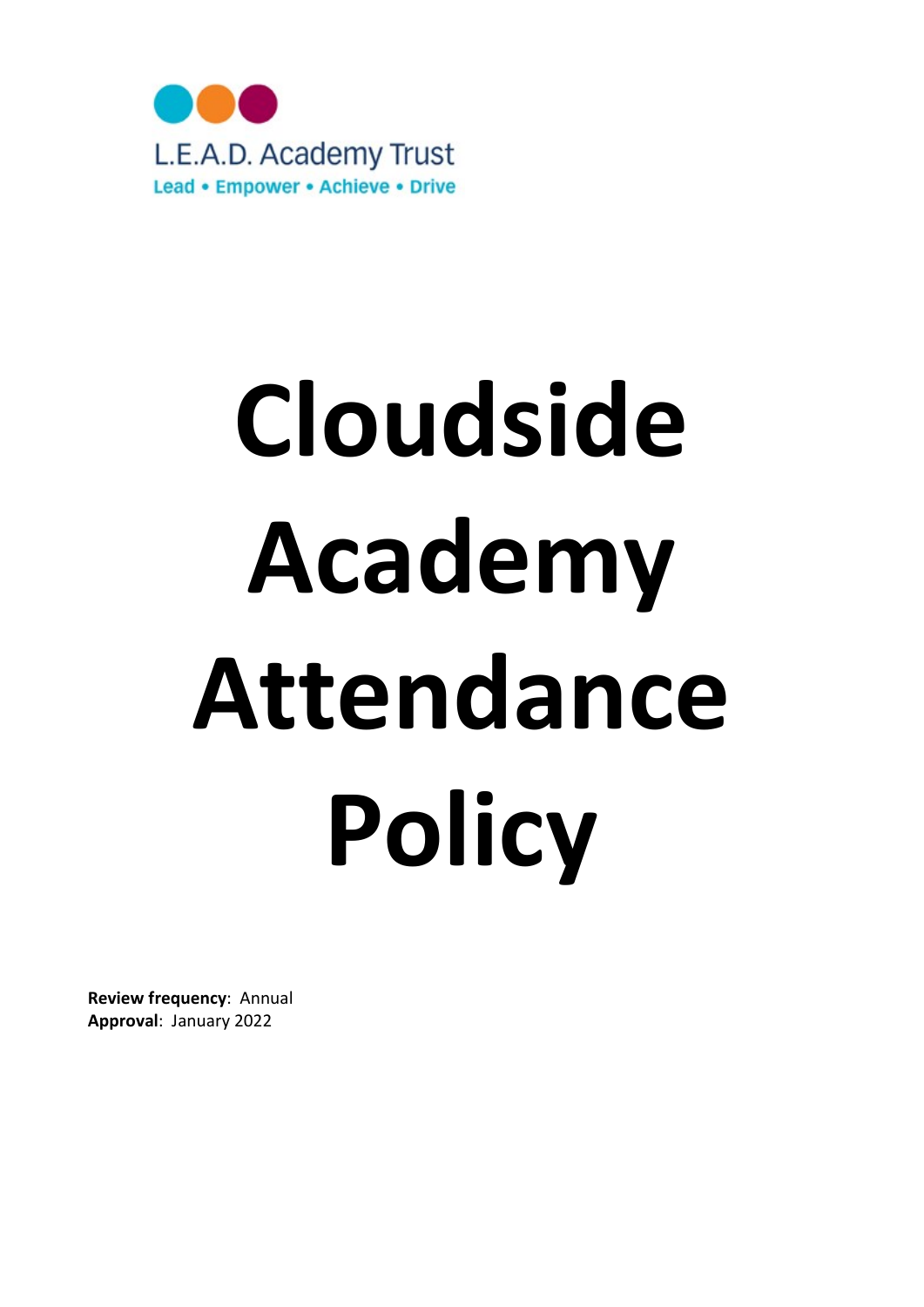# 1. Aims

Our academy aims to meet its obligations with regards to attendance by:

- $\checkmark$  Promoting good attendance and reducing absence, including persistent absence
- $\checkmark$  Ensuring every pupil has access to full-time education to which they are entitled
- $\checkmark$  Acting early to address patterns of absence

At Cloudside Academy our ethos for attendance is: No lost learning.

We will also support parents to perform their legal duty to ensure their children of compulsory academy age attend regularly, the expectation at Cloudside Academy is to achieve above 97% and will promote and support punctuality in attending lessons.

It is our intention to ensure that every child enjoys coming to our academy. By providing a stimulating, challenging and secure environment, the children will be encouraged to be regular attendees, which will ultimately enhance their learning.

Absences must be kept to a minimum and will be authorised in line with Government Guidelines/DfE 'Academy Attendance' July 2019. Continuity of learning can only take place through regular attendance.

Regular appraisal and monitoring of registers will highlight any issues which may be followed up by written and/or verbal communication with the parents/carer's.

Good habits are developed from an early age. It is vital that punctuality is the norm, rather than the exception. It is our policy to encourage and demonstrate the importance of efficient time keeping for all pupils and this will be communicated through regular contact with parents/carer's.

Cloudside academy recognises and adheres to Derbyshire County Council's Penalty notices for Truancy, Excluded Pupils, Persistent Lateness, Unauthorised Holidays in Term Time Local Code of Conduct (see Appendix One) and the latest DfE guidelines.

# 2. Legislation and guidance

This policy meets the requirements of the school attendance guidance from the Department for Education (DfE), and refers to the DfE's statutory guidance on school attendance parental responsibility measures. These documents are drawn from the following legislation setting out the legal powers and duties that govern academy attendance:

- The Education Act 1996
- The Education Act 2002
- The Education and Inspections Act 2006
- The Education (Pupil Registration) (England) Regulations 2006
- The Education (Pupil Registration) (England) (Amendment) Regulations 2010
- The Education (Pupil Registration) (England) (Amendment) Regulations 2011
- The Education (Pupil Registration) (England) (Amendment) Regulations 2013
- The Education (Pupil Registration) (England) (Amendment) Regulations 2016
- The Education (Penalty Notices) (England) (Amendment) Regulations 2013

This policy also refers to the DfE's guidance on the school census, which explains the persistent absence threshold.

This policy complies with our funding agreement and articles of association.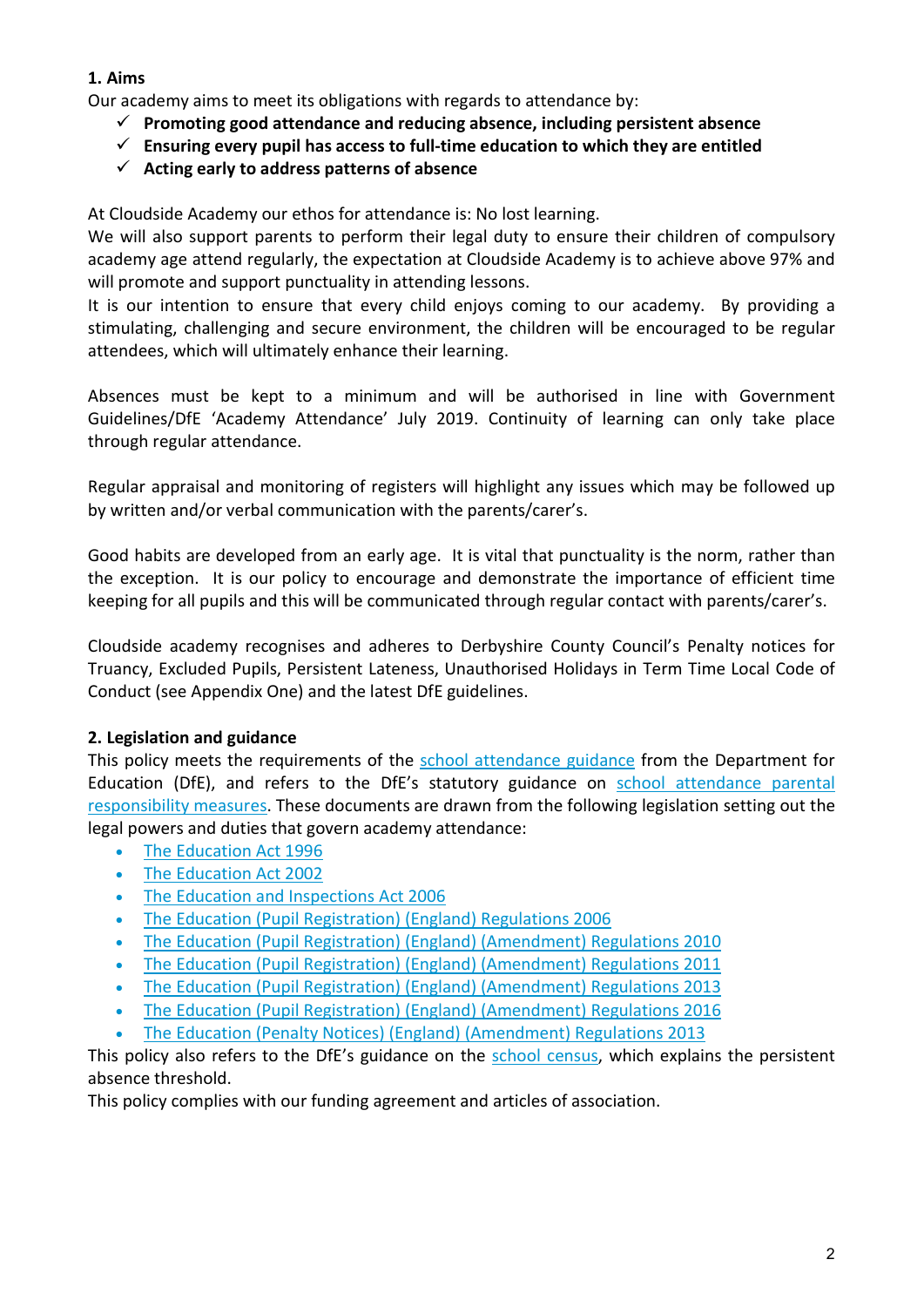### 3. Academy procedures

### 3.1 Registration times:

Registration times will be determined by the Executive Headteacher Nicola McIntyre; registers will be kept open for a maximum of 30 minutes but not kept open for the whole session. A pupil arriving after the register has closed should be marked absent with code U, or with another absence code if that is more appropriate.

At Cloudside Academy our morning registration is 8:30am.

The register remains open until 8:50am, any child arriving after 8:50am but before 9:00am will be marked as late.

At times of exceptional weather, the registers may, according to DfE guidelines remain open until 9:30am.

Lates and unauthorised lates are added by the attendance officer as they will monitor late arrivals. The registers will close 30 minutes after the allocated start time. After these 30 minutes the register will close and an unauthorised late mark will be given. This will have an impact on the pupil's attendance.

### 3.2. Registration:

- Only authorised people may complete registers and they must be taken at the same time twice a day.
- Electronic registers are used in every class as part of the School's Information Management System (SIMS).
- If the electronic register is unable to be taken, then the office administrator will provide a paper register and will then input it on the electronic register from the office.

### 3.3 Taking a pupil off roll

A pupil's name will not be deleted from the attendance register unless it has also been deleted from the admissions register and a leaver form complete in accordance with our off-rolling procedures.

A pupil of compulsory school age shall have his/her name deleted from the admissions register when:

- The pupil is registered at Cloudside Academy in accordance with the requirements of an academy attendance order and another academy is substituted by the Council for that named in the order, or the order is revoked.
- The pupil has been registered at another school or academy. (Academies can register travellers' children even if they are on the roll of another school/academy. The academy the child normally attends is the base academy; the other registration is temporary).
- Cloudside Academy has received written notification from the parent that they are educating the pupil themselves. (Elective Home Education)
- The pupil has ceased to attend Cloudside academy and no longer lives within a reasonable distance of academy.
- In the case of a pupil granted leave of absence exceeding 10 days for the purpose of a holiday, the pupil has failed to attend the academy within the 10 school days immediately following the last day of absence which was granted and we are not satisfied that the pupil is unable to attend by reason of sickness or any unavoidable case. Both Cloudside Academy and the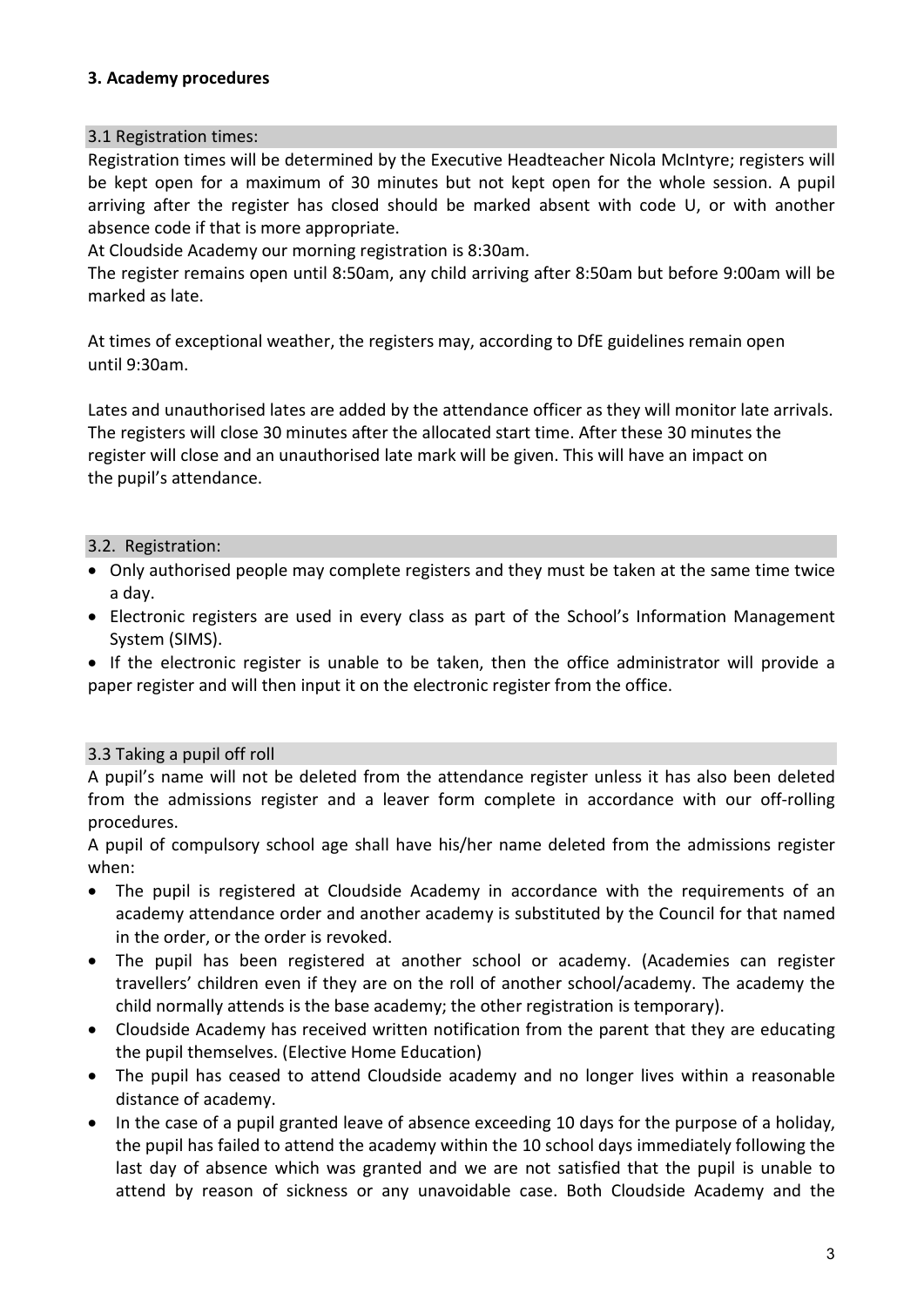Council will make reasonable enquiries to find out where the pupil is, to include letters, home visits and telephone calls.

- The pupil is certified by the Attendance Officer and first aider as unlikely to be in a fit state of health to attend school before ceasing to be of compulsory school age.
- The pupil has been continuously absent from Cloudside Academy for a period of not less than 20 school days and both the academy and EWO have failed, after reasonable enquiry, to locate him/her. Again, reasonable enquiries should be made. In such cases we will ensure the EWO are informed and procedures concerning missing children and missing children protocol should be followed.
- The pupil had died.
- The pupil will cease to be of compulsory school age before our academy next meets and their parent has indicated that they intend to cease to attend. (All registered pupils are required to remain at our academy until the leaving date. At school includes, for these purposes, approved educational activities undertaken off site, including work experience)
- The pupil has been permanently excluded and the exclusion has been upheld by governors.
- The pupil attends a special school and the Council gives consent for his/her name to be removed.

If we are told that a pupil is leaving to attend another school/academy, staff at Cloudside Academy will establish the pupil's new address, the name and address of the new school/academy and the date the pupil will start there. Confirmation will then be sought from the receiving school/academy. Whenever a pupil leaves us a Common Transfer File (CTF) will be completed. If we are concerned about any aspect of a transfer or a pupil has "disappeared" the matter should be referred immediately to the Education Welfare Service who will investigate missing pupils as part of Derbyshire County Council's Missing Children's protocol.

### 3.4. How do we monitor attendance?

- All pupils' attendance is monitored daily and every Cloudside Academy using data analysis from the electronic register.
- The Executive Headteacher and the Attendance Officer carry out register checks every 2 weeks for all pupils. Those pupils who have below 97% attendance will receive a letter highlighting that we are beginning to be concerned about their child's attendance.
- Pupils where absence is regular and unexplained or unauthorised, families will be invited in to attend the attendance clinic. These are run by the Head of School and Attendance Officer. Following this meeting, parents and carers will receive a summary letter and an attendance contract will be signed by both school and the parent alongside an agreed monitoring period.
- Pupils that are below 97% but their attendance has improved will also receive a letter.
- Pupils with below 90% attendance with no satisfactory reason are considered to be persistent absentees, and may be referred to Education Welfare, who will consider instigating legal action. They will be informed by letter that this is to happen.
- If attendance does not improve after a meeting in school and attendance continues to fall to an unsatisfactory level, the school may refer to the Education Welfare Service who will consider instigating legal action for persistent absence.
- If parents/carers miss more than one attendance meeting in school, this will be considered as a safeguarding issue and a referral to Children and Families will be considered by the school Safeguarding Officer.
- If a vulnerable child is absent from school, then the Attendance Officer or Safeguarding Officer will make contact on the first day by telephone or home visit. If they fail to make contact, then they will escalate it to the Executive Headteacher.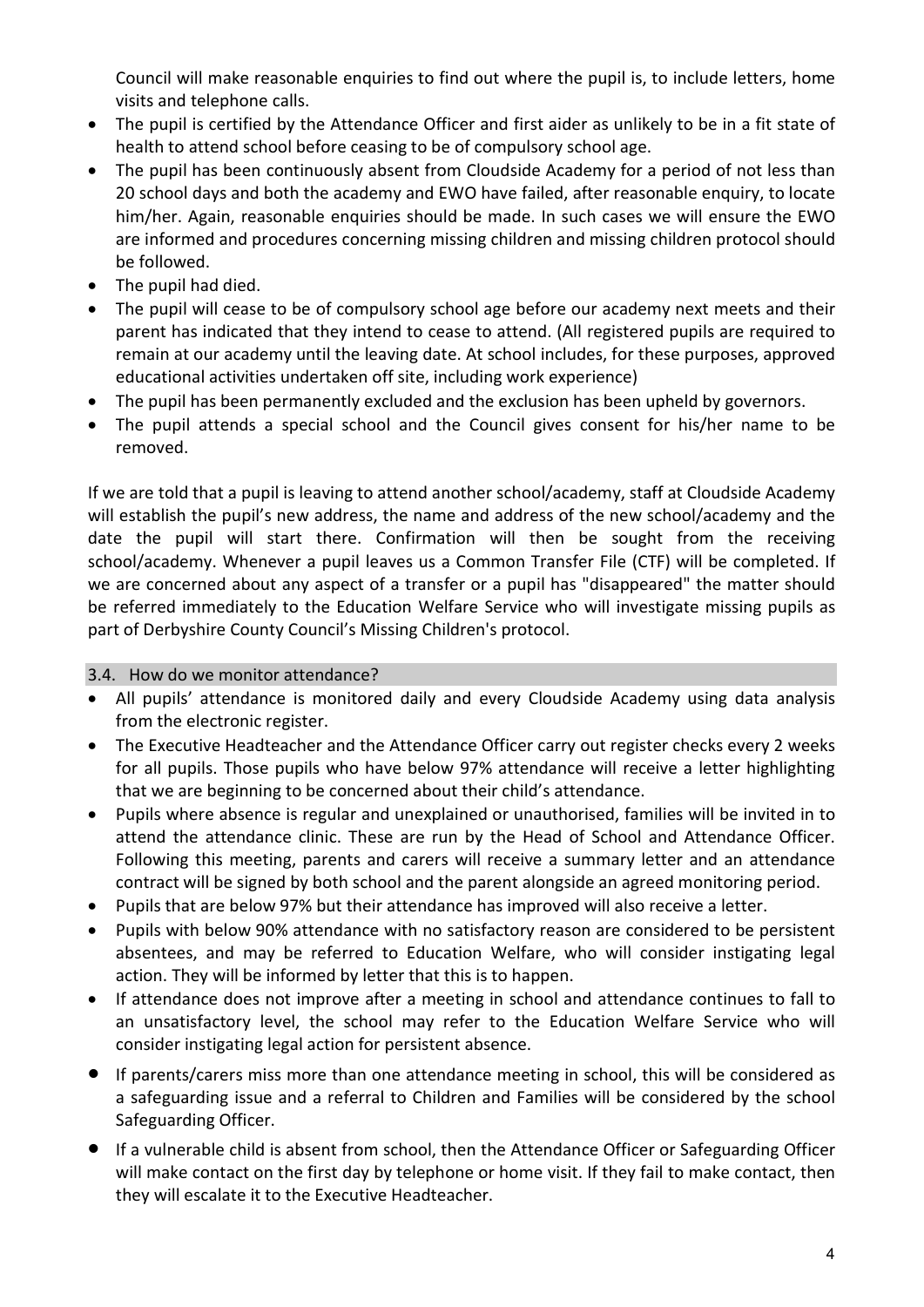- Cloudside Academy will make every effort to contact the parent/carers on the first day of absence. If no contact has been made, a home visit will be carried out. In worst case scenario a police safe and well check will be considered.
- Statistical evidence for the whole school and for individual classes is analysed every week and shared with all stakeholders via our attendance board near the school office.

# 3.5. Reasons for absence and procedures for following up absence:

- Only the Head of School or Executive Headteacher can authorise absences.
- If letters/notes come from parents/carer's directly to the class teacher, then these should be signed and dated by the teacher and sent to the Attendance Officer.
- If a teacher receives verbal communication then the Attendance Officer must be informed so that it can be recorded from the office.
- All information about absences and logs of the academy's attempts to make contact with home is recorded electronically on SIMS and in pupil absence records.
- Unexplained absences are followed up as early as possible on the morning of the absence by a text message, phone call, email or home visit.
- If there has been no communication on the first day of absence the Attendance Officer is informed to follow up the absence.
- If a child has not come into school for two days and there has been no contact, then the Attendance Officer will visit the home.
- If after this period of time, no contact has been made and we are concerned about the safety and whereabouts of a child then the police and / or social care may be informed.
- If after a week still no reason for the absence has been ascertained then a letter is sent home as a final attempt to gain a reason.
- If there has been no satisfactory reason for a child's absence, it will remain unauthorised on the academy register.
- If a child is absent and no contact has been successful by academy or the Attendance Officer, the child may be referred to Social Care in line with the Cloudside Academy's safeguarding and child protection policy.
- If a child is missing for ten school days then s/he will be referred as a missing child to Education Welfare.
- If a child does not return to the academy for a further ten days (twenty school days in total) and there has been no contact from the parents, then his/her place may be removed from the register. Only if there are no safeguarding concerns.
- If time off is required for a funeral proof will be required eg an order of service.

# 3.6. Holidays / Leave of Absence

- DfE guidelines Education Act 2003 (updated July 2019) the Head of School or Executive Headteacher may no longer authorise holidays / leave of absence during term time.
- If a family is affected by extremely difficult circumstances, then the Head of School or Executive Headteacher may reserve the right to authorise a 'leave of absence'. It should be understood that a 'leave of absence' will only be authorised for five days in the most testing and difficult circumstances. Authorisation in these circumstances will be requested in writing prior to booking flights or the organisation of any other arrangements, to avoid difficulties or financial loss.
- Where families are known to have taken children out of the academy during term time without prior agreement proceedings will commence for Penalty Notices to be issued. These are issued per child/per adult (subject to change)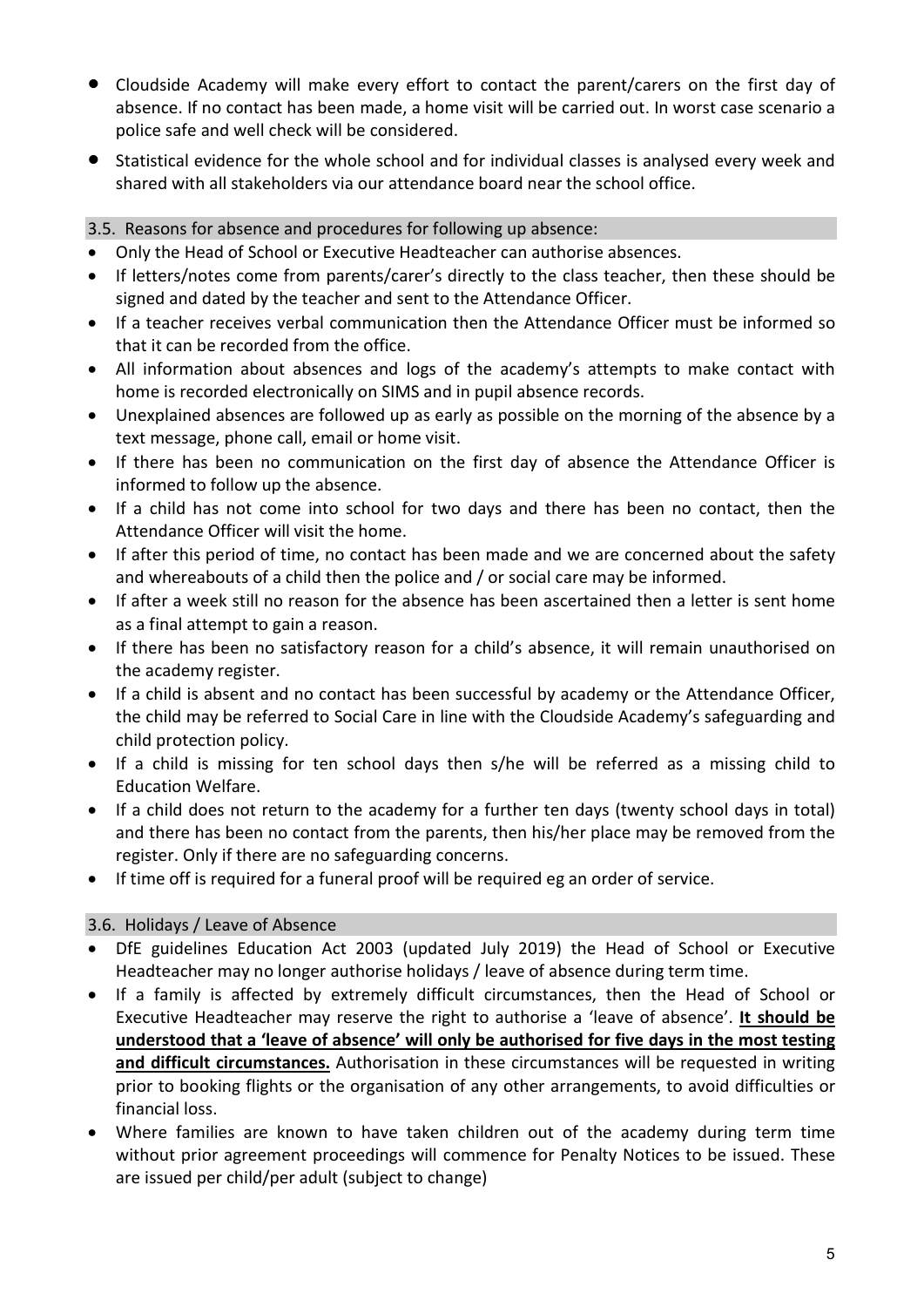Due to the Year 6 Statutory Assessment Tests (SATs), we cannot condone any absence during the SATs week in May. Children who are knowingly taken from the academy to go on holiday during SATs will be referred to Education Welfare for Penalty Notices to be issued.

### 3.7. Lateness:

- Children arriving late within the registration period or after registration period should report to the main reception giving the reason for lateness, this information and the time of arrival is noted on SIMs.
- Any lates and unauthorised lates are added by the attendance officer. Start time: 8.30am The registers will close 20 minutes after the allocated start time where the pupil will be marked with an authorised late mark.
- After these 20 minutes the register will close and an unauthorised late mark will be given. This will have an impact on the pupil's attendance. Legal Action may then be considered (See section 11)

### 3.8 Medical or dental appointments

Missing registration for a medical or dental appointment can be counted as an authorised absence; advance notice is required for authorising these absences.

However, we encourage parents to make medical and dental appointments out of academy hours where possible. Where this is not possible, the pupil should be out of academy for the minimum amount of time necessary.

If this is not possible then proof of appointment must be brought to the school office as soon as possible.

### 3.9 Religious Observance

Derbyshire County Council is a vibrant and diverse city that promotes respect for the faiths and values of its communities. There are many religions celebrated in our academies and it is important that we recognise the diversity of the population.

In Derbyshire County Council one day for each religious festival (no more than three days in one academic year) can be counted as authorised absence. Where the day is exclusively set apart for religious observance by the religious body to which the pupil's parents belong. If necessary, we will seek advice from the parents' religious body to confirm whether the day is set apart

### 4. COVID 19

COVID 19 (please see COVID 19 specific arrangements in appendix 1)

Cloudside Academy is committed to ensuring all pupils return to our academy following the partial closure of the school and will work in line with the guidelines set out by the Government for the full reopening: https://www.gov.uk/government/publications/actions-for-schools-during-thecoronavirusoutbreak/guidance-for-full-opening-schools

Cloudside Academy acknowledge missing out on more time in the classroom risks pupils falling further behind, we are committed to ensuring that our pupils do not fall behind academically as a result of the COVID-19. It is the parents' duty to secure that their child attends regularly. It is Cloudside Academy's' duty to record, follow up and issue sanctions in accordance with Derbyshire County Council's code of conduct.

We understand that a small number of pupils will still be unable to attend in line with public health advice because they are self-isolating due to waiting on a PCR test. Where a pupil is unable to attend school because they are complying with clinical and/or public health advice, Cloudside Academy will immediately offer access to remote education.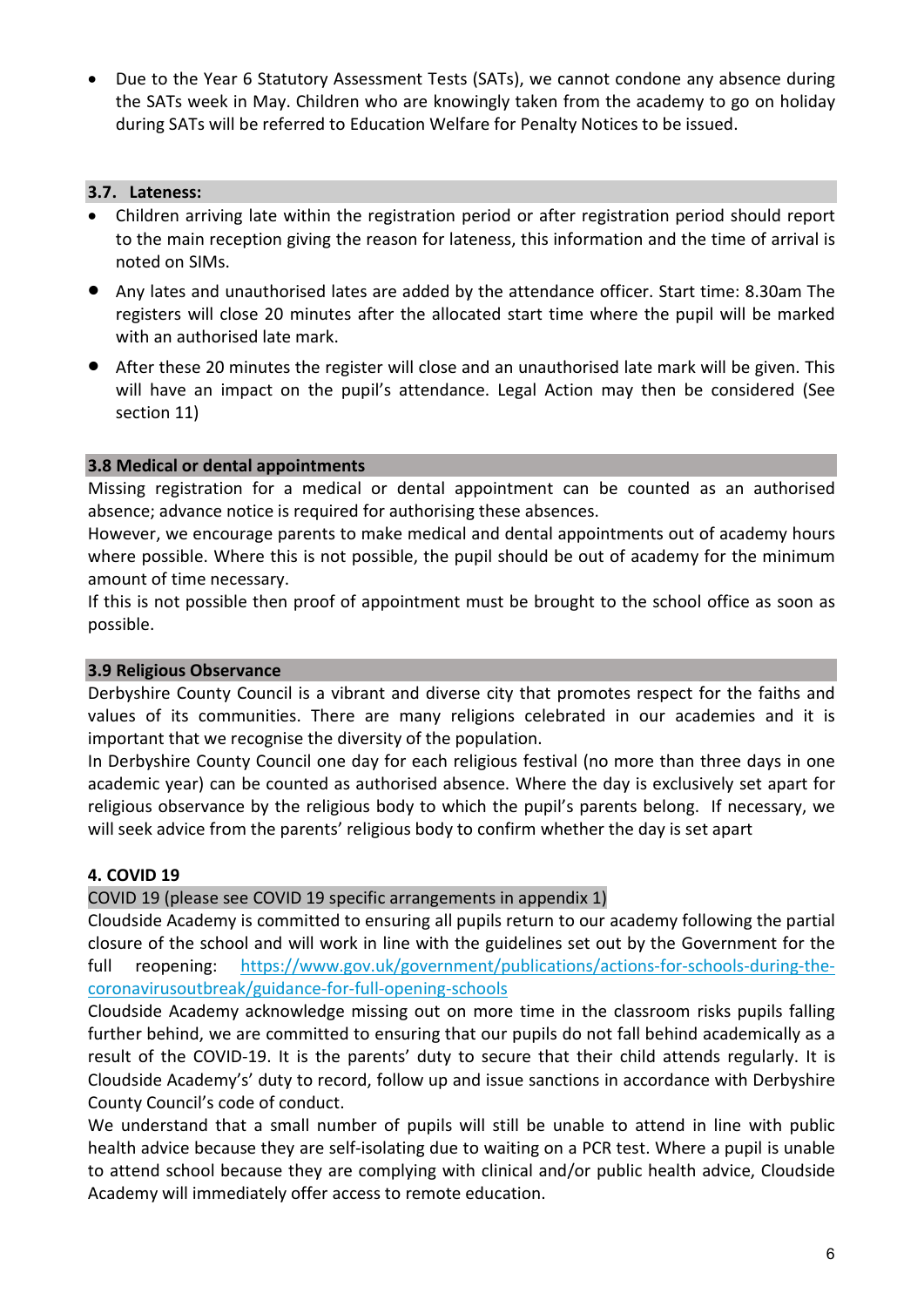Cloudside Academy's pastoral team are committed to working with parents/carers and pupils to secure consistent attendance

# 5. Legal Action

### 5.1 Legal sanctions

Academies can to education welfare who may issue a penalty notice, parents for the unauthorised absence of their child from the academy, where the child is of compulsory academy age.

If issued with a penalty notice, parents must pay the amount within 21 days or the cost will double by 28 days. The payment must be made directly to the local authority.

The decision on whether or not to refer to the LA, who may issue a penalty notice, ultimately rests with the Executive Headteacher, following the local authority's code of conduct for attendance and truancy. This may take into account:

- A number of unauthorised absences occurring within a rolling academic year
- One-off instances of irregular attendance, such as holidays taken in term time without permission
- Where an excluded pupil is found in a public place during academy hours without a justifiable reason

If the payment has not been made after 28 days, the local authority can decide whether to prosecute the parent or withdraw the notice.

Traveller pupils travelling for occupational purposes – this covers Roma, English and Welsh Gypsies, Irish and Scottish Travellers, Showmen (fairground people) and Circus people, Bargees (occupational boat dwellers) and New Travellers. Absence may be authorised only when a Traveller family is known to be travelling for occupational purposes and has agreed this with the academy but it is not known whether the pupil is attending educational provision

# 6. Children Missing Education

Where a pupil has not returned to our academy for ten days after an authorised absence or is absent from the academy without authorisation for twenty consecutive school days, the pupil can be removed from the admission register when the academy and the local authority have failed, after jointly making reasonable enquiries, to establish the whereabouts of the child. This only applies if the academy does not have reasonable grounds to believe that the pupil is unable to attend because of sickness or unavoidable cause.

- We will always make reasonable enquiries to establish the whereabouts of the child, jointly with the local authority, before deleting the pupil's name form the register.
- We will adhere to the Children Missing in Education Statutory Guidance for LAs; www.gov.uk/government/uploads/system/uploads/attachment\_data/file/550416/children\_mi ssing\_education - statutory\_guidance.pdf

# 7. Children Who Cannot Attend Academy Because of Health Needs

In line with Section 19 of the Education Act 1996 the Local Authority (LA) have a duty to: "make arrangements for the provision of suitable education at school or otherwise than at school for those children of compulsory school age who, by reason of illness, or otherwise, may not for any period receive suitable education unless such arrangements are made for them."

This applies to children and young people:

- who are of statutory academy age and who
- are permanently resident in the LA and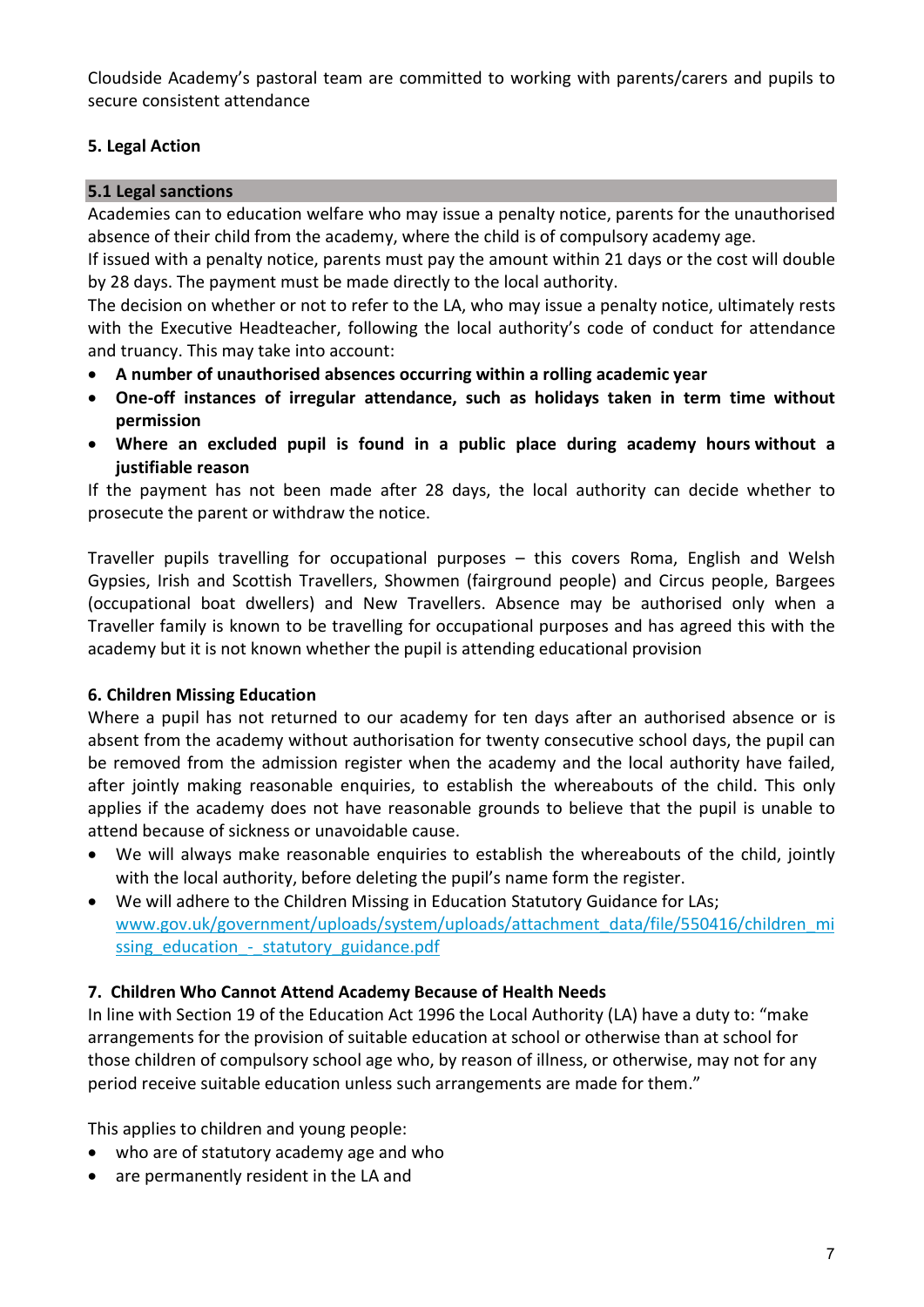- who do not attend Cloudside Academy for 15 days or more, whether consecutive or cumulative due to ill health and
- where the health need and necessity for absence has been validated as necessary by a medical doctor
- will not receive a suitable full-time education unless the local authority makes arrangements for this

Health problems include physical illnesses, injuries and clinically defined mental health problems. Suitable medical evidence will be required. This would include details of the health problem, how long the condition is expected to last and the likely outcome, and a treatment plan. This must be provided by a suitable medical professional, normally a hospital consultant. However, where specific medical evidence is not available quickly, the local authority will liaise with other medical professionals (e.g. the child's GP), so that provision of education is not delayed.

Arrangements for alternative provision will be made as soon as it is known that a child has not attended the academy for 15 days for health reasons or as soon as it is clear that a health-related absence from the academy will be 15 days or longer, verified by a medical doctor. The 15 days may be consecutive or cumulative. The provision will commence as quickly as possible. There may be circumstances in which suitable alternative education is already in place e.g. if the academy has made arrangements for a pupil or the child is receiving education at a hospital academy.

### 8. Children in Public Care

Jodie Milson (Head of School) is the coordinator who liaises with the LA Children Looked After Team. The Virtual Academy will be contacted each day whether the pupil is attending or is absent. Attendance will also be reported as part of the PEP.

# 9. Elective Home Education

A parent has a right to educate their child at home and can request to home educate their child at any point. On receipt of written notification from the parent/carer we will inform Derby County Council and once approval has been received then the pupil may be taken off roll and a leavers form completed.

# 10. Strategies for promoting attendance

Cloudside Academy's approach to rewarding good attendance, includes regular praise assembles and class attendance being displayed around the school. The class with the best punctuality have 'On Time Ted' for the week.

Cloudside Academy works with parents to support regular attendance – for example, communicating early about issues, acknowledging positive improvements, indicating a named contact in academy, Charlene Wilson of whom parents' can contact to discuss attendance.

### 11. Roles and responsibilities

### 11.1 The governing body

The governing board is responsible for monitoring attendance figures for the whole academy on at least a termly basis. It also holds the headteacher to account for the implementation of this policy.

### 11.2 The Executive Headteacher and Head of School

The Executive Headteacher and Head of School is responsible for ensuring this policy is implemented consistently across the academy, and for monitoring academy-level absence data and reporting it to governors.

The Executive Headteacher and Head of School also supports other staff in monitoring the attendance of individual pupils and issues fixed-penalty notices, where necessary.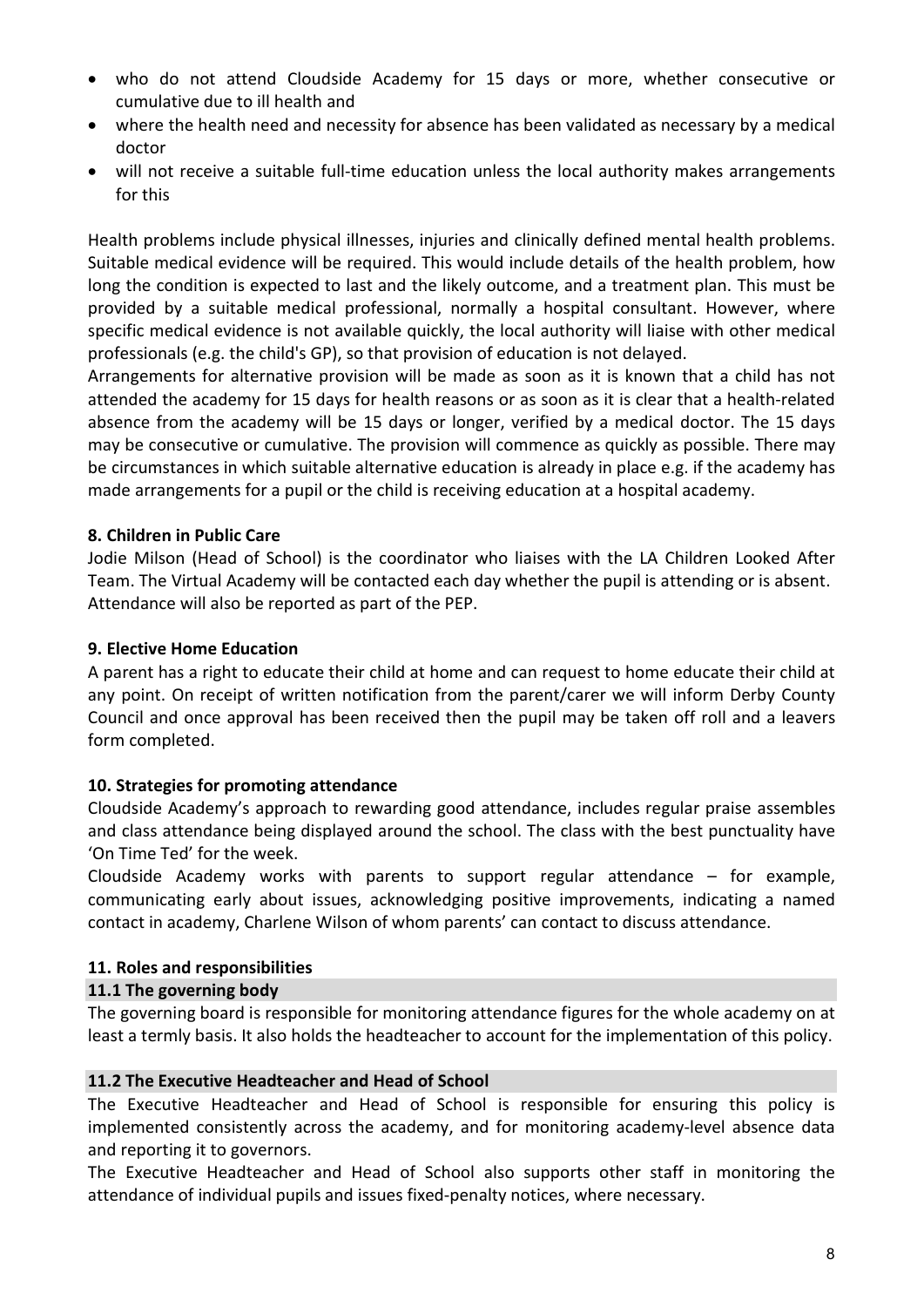# 11.3 The Attendance Officer

The Attendance Officer:

- $\checkmark$  Monitors attendance data at the academy and individual pupil level
- $\checkmark$  Reports concerns about attendance to the headteacher
- $\checkmark$  Works with education welfare officers to tackle persistent absence
- $\checkmark$  Arranges calls and meetings with parents to discuss attendance issues
- $\checkmark$  Advises the Executive Headteacher and Head of School when to refer pupils to education welfare who may consider prosecution

### 11.4 Class teachers

Class teachers are responsible for recording attendance on a daily basis, using the correct codes, and submitting this information to the academy office.

### 11.5 Office / reception staff

Office/reception staff are expected to take calls from parents about absence and record it on the academy system.

### 11.6 Parents/Carer's

Parents whose children are registered at academy are responsible for ensuring that their children attend and stay at academy

Parents should:

- Ensure that their child arrives at academy on time, in academy uniform and ready to learn.
- Instill in their child an appreciation of the importance of attending academy every day.
- Impress upon their child the need to observe the academy's code of conduct
- Work in partnership with academy to resolve issues which may lead to academy nonattendance.
- Ensure that they are aware of the academy's attendance policy
- Notify the academy if he/she is absent. This should be done as soon as possible preferably on the morning of the first day of absence. They should also supply an explanation for the absence.
- Avoid arranging medical/dental appointments during academy hours
- Not book holidays during term time.

### 12. Communication with parents / carer's

- Parents / carer's are regularly informed about attendance issues in the Head of School's newsletters.
- Parents / carer's are rung/ text/ emailed or visited on the morning of their child's absence.
- Letters are sent enquiring about absence and lateness, impressing the legal requirements for children to attend and the financial penalties that may be served for non-attendance.
- Every term parents/carer's of pupils whose attendance is below 97% are sent letters to inform them that their child's attendance has fallen into the amber zone or red zone.
- An education welfare specialist is consulted if the attendance of a child drops below 90% or if there is unauthorised absences. Families causing concern are also supported by the academy in resolving attendance issues.
- The academy will attempt to work with parents at all stages to address attendance issues and make reasonable efforts to support parents/carer's in getting their child to the academy.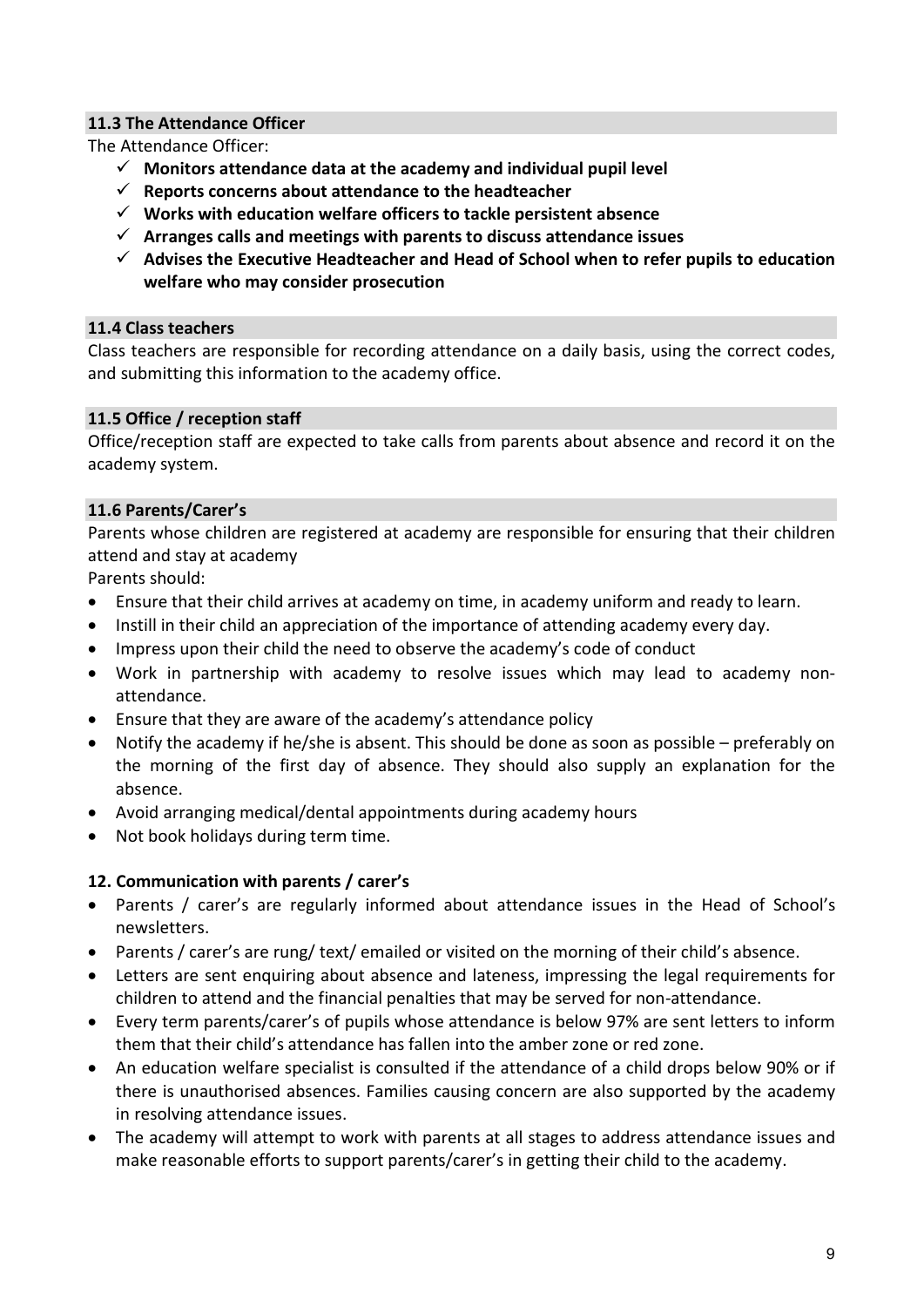# 13. Monitoring arrangements

This policy will be reviewed annually by the Executive Headteacher/ Head of School / SLT. At every review, the policy will be shared with the governing board.

# 14. Links with other policies

This policy links to our child protection and safeguarding policy, Equality Policy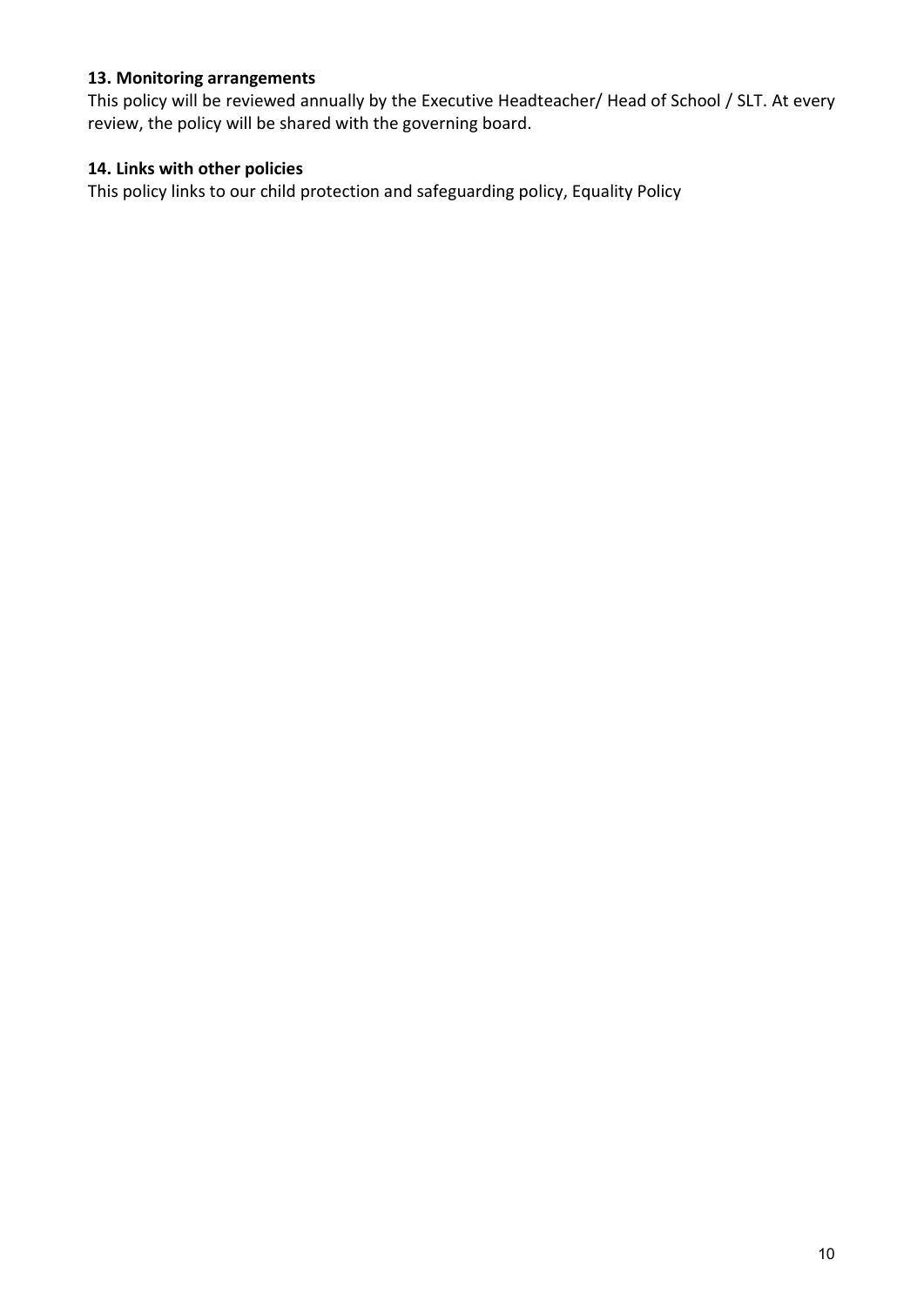# Appendix 1 – COVID procedures 2020 – 21

Cloudside Academy is committed to ensuring all eligible pupils attend our academy especially as the Government have been very clear that attendance is mandatory this academic year. This appendix is in addition to our existing Attendance Policy and will identify the COVID 19 arrangements for the academic year September 2021. Unless further revisions or guidance is received from the government.

Pupils identified as a contact of someone with COVID-19 are strongly advised to take a LFD test every day for 7 days and continue to attend the academy as normal, unless they have a positive test result.

- Daily testing of close contacts applies to those who are:
- fully vaccinated adults people who have had 2 doses of an approved vaccine
- all children and young people aged 5 to 18 years and 6 months (pupils), regardless of their vaccination status
- people who are not able to get vaccinated for medical reasons
- people taking part, or have taken part, in an approved clinical trial for a COVID-19 vaccine

Although close contacts are strongly advised to get a test, they should continue to attend Cloudside Academy unless they are symptomatic. The academy will follow up with families if we are not satisfied with the reason as to why the pupil is not in. If necessary we will request supporting evidence. If we are still not satisfied with the reason given for absence, then we may record this using one of the unauthorised absence codes, in line with the academy attendance policy.

Children under 5 years are exempt from self-isolation and do not need to take part in daily testing of close contacts.

Pupils with SEND identified as close contacts and their families will be supported by us to agree the most appropriate route for testing including, where appropriate, additional support to assist swabbing. Further information is available in NHS Test and Trace: what to do if you are contacted and in the stay at home: guidance for households with possible or confirmed coronavirus (COVID-19) infection.

Although we understand that school attendance is mandatory from the start of the autumn term 2021, there are some circumstances where pupils cannot attend school due to coronavirus (COVID-19):

- Pupils who are required to self-isolate as they have symptoms of COVID-19 or a positive LFD test
- If a pupil is required to be in quarantine on arrival in, or return to, the UK

To make sure at Cloudside Academy we are working in line with government guidance, we will record COVID related non-attendance accurately and consistently. As a result of this guidance we have made changes to the attendance registers to add a new category of non-attendance – 'not attending in circumstances related to coronavirus (COVID-19)'.

This category will only be used to record where their attendance would be contrary to legislation or guidance relating to the incidence or transmission of COVID-19 from the UK Health Security Agency (UKHSA), or the Department for Health and Social Care (DHSC).

### Attendance codes

From the beginning of the new academic year, we will return to using the attendance and absence codes in use before the outbreak (set out on page 9 of the attendance guidance), in addition to the new category of 'not attending in circumstances related to coronavirus (COVID-19)':

- pupils not attending a session who meet the criteria for 'not attending in circumstances related to coronavirus (COVID-19)' will be recorded using code X
- We will continue to use code X for non-compulsory school aged pupils who are not expected to attend a session, as they did before the outbreak